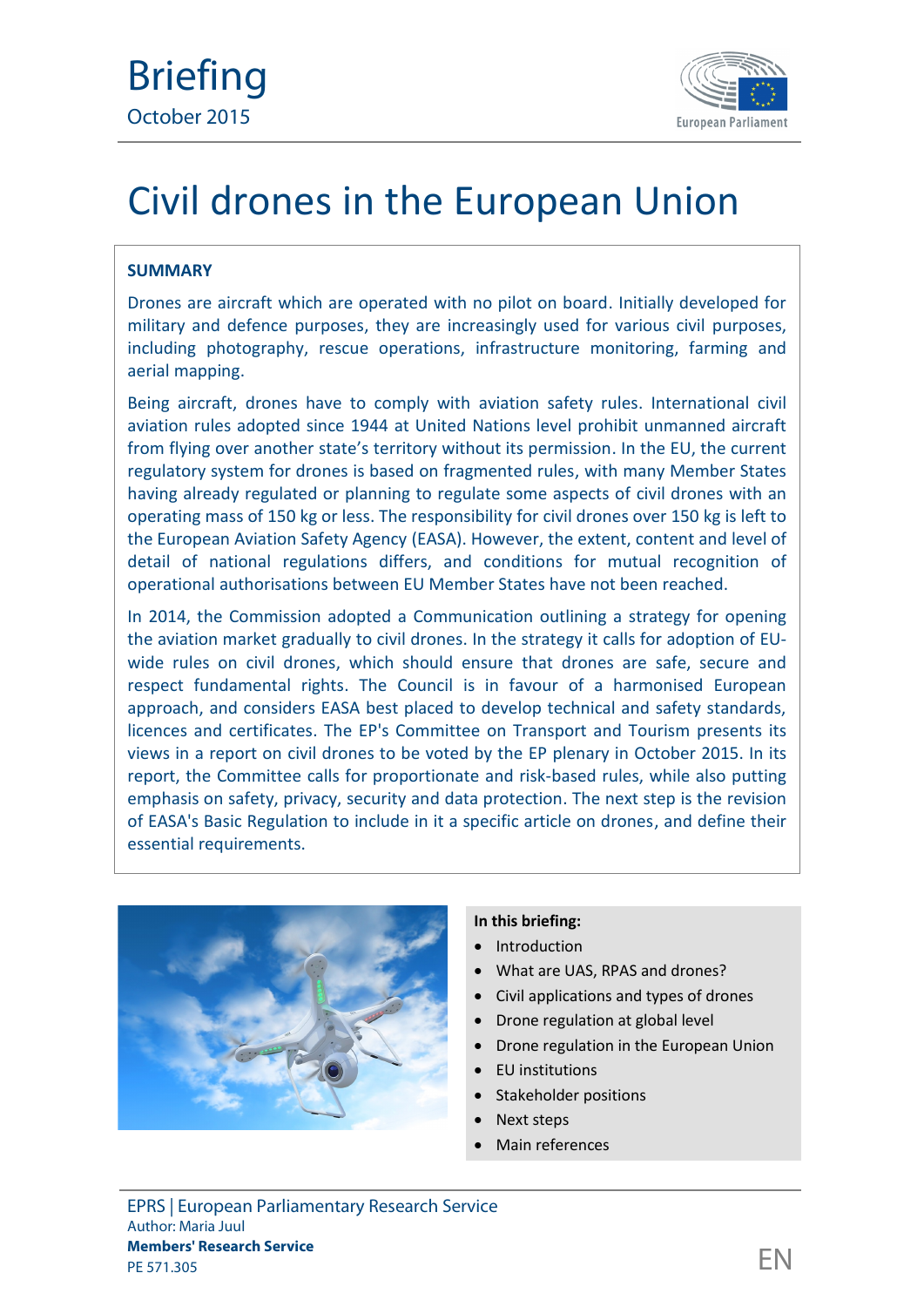#### **Glossary**

**Air traffic management**: consists primarily of air traffic control (ensuring that aircraft are safely separated in the sky and at airports), air traffic flow management (sending flight plans to a central repository, analysing and computing them) and aeronautical information services (compilation and distribution of aeronautical information needed by airspace users, e.g. on safety).

**Command and control link**: data link between the drone and the remote pilot station, which manages the flight.

**'Detect and avoid' technology**: [capability](https://www.faa.gov/uas/media/Sec_331_336_UAS.pdf) of the drone to remain at safe distance from, and to avoid collisions with other aircraft.

**Geo-fencing**: software using GPS signals to stop drones flying into certain areas.

**Remote pilot**: [person](http://www.developpement-durable.gouv.fr/document137398) who is in control of the flight path of the aircraft.

**Segregated airspace**: airspace of specified dimensions assigned for exclusive use to specific users.

**Sources:** '[Unmanned Aircraft Systems',](http://www.icao.int/Meetings/UAS/Documents/Circular 328_en.pdf) United Nations, 2011; [Eurocontrol,](http://www.eurocontrol.int/articles/what-air-traffic-management) European RPAS Steering Group [roadmap,](http://ec.europa.eu/DocsRoom/documents/10484/attachments/1/translations/en/renditions/native) 2013.

### **Introduction**

The first automatic aircraft flights took place about a hundred years ago. Since then many other attempts have been made to remotely control and land pilotless aircraft. Drones were initially developed for **military and defence purposes**. [Recently](http://www.publications.parliament.uk/pa/ld201415/ldselect/ldeucom/122/122.pdf), technical developments (e.g. in lightweight materials and on-board computers) have made drones increasingly popular for **civil uses** also. [Thousands](http://www.euractiv.com/sections/infosociety/europes-first-civil-drone-law-gets-boost-parliament-316396) of enterprises, mostly **SMEs**,<sup>1</sup> in the EU develop, manufacture and use drones in infrastructure monitoring, aerial mapping and many other industries. Mass production and miniature electronics have [made](http://ec.europa.eu/DocsRoom/documents/11493) drones small and cheap enough now to be **accessible to individuals**.

The potential scale of the drone market is difficult to predict with precision. It has been [estimated](http://europa.eu/rapid/press-release_IP-14-384_en.htm) that in the next 10 years it could be worth 10 % of the EU aviation market (i.e. about €15 billion per year). By 2050, the [drone industry](http://eur-lex.europa.eu/legal-content/EN/TXT/?uri=CELEX:52014DC0207) could, according to the European Commission, create some 150 000 jobs in the EU, spread across manufacturers, operators and other actors providing drone-enabling technologies (such as flight control, sensors and energy).

As with any technology, drones pose various risks. In some cases drones have [narrowly](http://www.euractiv.com/sections/transport/europe-faces-flight-safety-threat-posed-drones-317093) [missed](http://www.euractiv.com/sections/transport/europe-faces-flight-safety-threat-posed-drones-317093) commercial manned aircraft, [flown over](http://www.france24.com/en/20150225-drone-paris-al-jazeera-journalists-arrested/) or landed on the residences of public figures, nuclear power stations, embassies and tourist attractions, [obstructed](http://fortune.com/2015/07/19/the-dark-side-of-drones/) firefighting and i[njured](http://www.techrepublic.com/article/12-drone-disasters-that-show-why-the-faa-hates-drones/) people.

People are also concerned about their [privacy.](http://www.europarl.europa.eu/RegData/etudes/IDAN/2015/519221/IPOL_IDA(2015)519221_EN.pdf) Drones usually carry video cameras to allow the remote pilot to fly them. These may record images and include technologies such as high-power zoom, microphones and a multitude of sensors as well as GPS systems recording the location of persons filmed. They [can](https://secure.edps.europa.eu/EDPSWEB/webdav/site/mySite/shared/Documents/Consultation/Opinions/2014/14-11-26_Opinion_RPAS_EN.pdf) for instance fly over closed gardens, follow individuals on the streets and count how many people there are in a particular building or room. All this can make drones highly intrusive.

Being aircraft, drones have to comply with aviation safety rules. International rules adopted at UN level forbid unmanned aircraft to fly unless the national competent authorities issue a specific individual authorisation. Hence the current regulatory system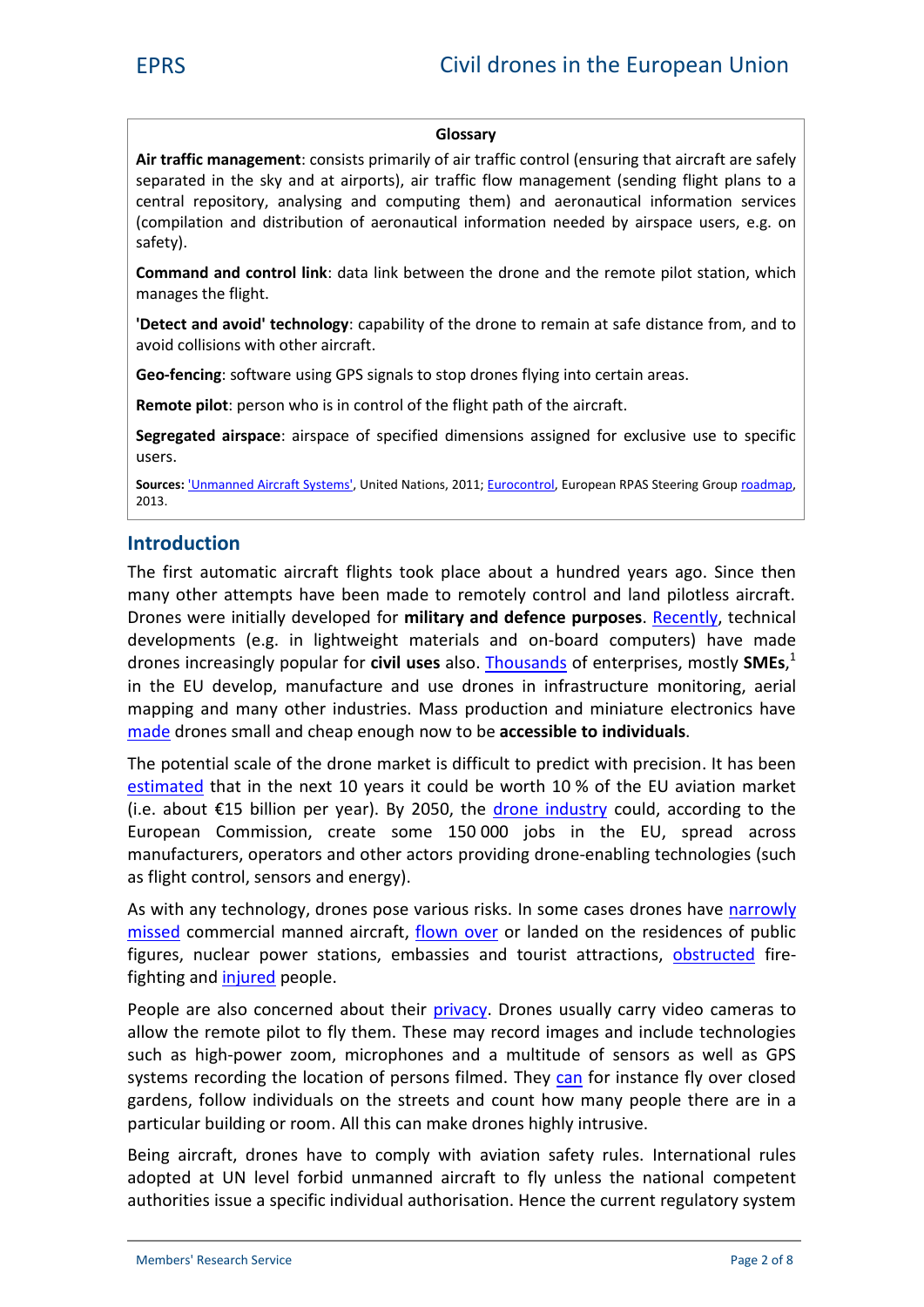for drones in the EU is based on fragmented rules leading to ad hoc operational authorisations. As the national authorisations do not benefit from mutual recognition and do not allow for EU-wide activities, a single market for drone services in the EU can only be achieved if drones are integrated into the European aviation system.

Other countries outside the EU are also preparing rules on drones. For instance, in February 2015, the US [Federal Aviation](https://www.faa.gov/news/press_releases/news_story.cfm?newsId=18295) Administration presented draft rules on small drones (under 25 kg) conducting non-leisure and non-governmental operations.<sup>2</sup> These rules would limit flights to daylight and to the operator's visual line of sight, and address inter alia height and operational restrictions, operator certification and aircraft registration. Flights over people<sup>3</sup> and in airport flight paths would be forbidden.

# **What are UAS, RPAS and drones?**

The term **'drone'** signifies an **unmanned aircraft system** (UAS). This is an 'aircraft and its associated elements which are operated with no pilot on board'.<sup>4</sup> Two [types](http://europa.eu/rapid/press-release_MEMO-14-259_en.htm) of UAS can be differentiated:

- 1. **Remotely piloted aircraft systems** (R[PAS\):](http://www.icao.int/Meetings/UAS/Documents/Circular 328_en.pdf) systems comprising an aircraft that the pilot controls from a distant pilot station (e.g. on the ground or inside a building), one or more associated remote pilot stations, command and control links and any other components necessary for operations (e.g. take-off ramp).
- 2. **Autonomous UAS**: unmanned aircraft systems which function autonomously and are controlled by a computer without pilot intervention after take-off.

Often the terms UAS, RPAS and 'drone' are used as synonyms. Whether they designate all types of drones (including autonomous UAS) or only those that the pilot remotely controls, is not always clear. However, in the context of regulation, autonomous UAS are excluded as they are currently not authorised for use, and public authorities (including the EU) do not currently seek to regulate them.

# **Civil applications and types of drones**

[Drones](http://www.publications.parliament.uk/pa/ld201415/ldselect/ldeucom/122/122.pdf) **vary greatly in size, performance and type**. They [can](http://www.publications.parliament.uk/pa/ld201415/ldselect/ldeucom/122/122.pdf) be as small as an insect (almost invisible or inaudible) or as big as manned aircraft. They can hover or reach a speed of more than 1 000 km/h, be controlled e.g. via smart phone, tablet software or satellite communication, launched e.g. through a rocket, catapult or by hand and carry all kinds of materials (e.g. cameras or fertilisers). Although advanced technologies also [allow](http://ec.europa.eu/DocsRoom/documents/11493) drones to fly at high altitude for a long time and cover considerable distances, most of them today [fly](http://www.publications.parliament.uk/pa/ld201415/ldselect/ldeucom/122/122.pdf) at less than 150 m above ground. At this height, the airspace is mostly used by gliders and micro lights (1 or 2-seater aircraft).

Drone technology has become available, or might in the future, for many kinds of uses, regulated at different levels (see table 1). Drones can reduce human exposure to long, monotonous, dirty or dangerous tasks as well as provide potential economic savings and environmental benefits (reduced fuel consumption, fewer  $CO<sub>2</sub>$  emissions).

Drones, which can fly closer to the ground than manned aircraft, are considered well suited for risky flights to accident areas. They can help in fire[-fighting;](http://www.bbc.com/news/technology-18581883) overfly flooded areas or areas affected by a chemical or biological attack and find missing persons. Drones can also help authorities, for instance, in border control, and they have various uses in science (e.g. in earth observation). In addition, they can deliver commercial services such as [infrastructure](http://www.thefiscaltimes.com/Articles/2014/07/03/How-Drones-Could-Help-America-s-Infrastructure) (e.g. bridges, railways, nuclear plants) maintenance and monitoring, aerial mapping, filming, farming (e.g. fertilisation of plants), forestry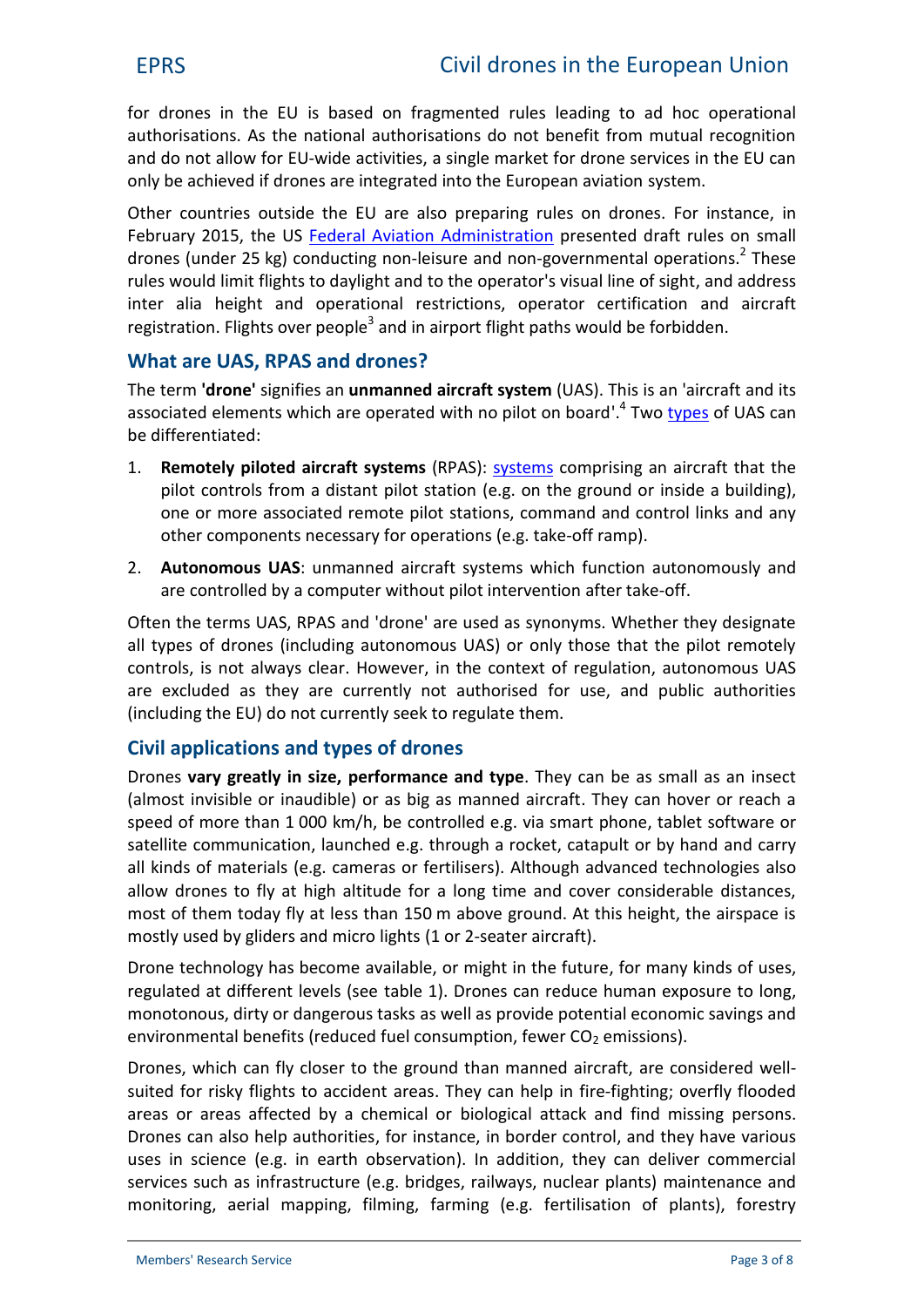(e.g. planting trees) and fisheries. They may deliver packages, [complete](http://europa.eu/rapid/press-release_MEMO-14-259_en.htm) coverage of telecommunications, tackle gas or chemical leaks or carry cargo. Private [users](http://ec.europa.eu/DocsRoom/documents/11493) are also using drones for various legal and illegal purposes, ranging from photography to drug trafficking.

| <b>Type of drone</b>                                      | <b>Current and potential future uses</b>                                                                                                                                                       | <b>Current regulation</b>                                                                                                                                       |
|-----------------------------------------------------------|------------------------------------------------------------------------------------------------------------------------------------------------------------------------------------------------|-----------------------------------------------------------------------------------------------------------------------------------------------------------------|
| Small (<20/25 kg)<br>Price: $£140-$<br>28 000             | Leisure and commercial use<br>(e.g. surveillance, inspection, photography)                                                                                                                     | Falls under Member State<br>regulations                                                                                                                         |
| Light (20/25-150<br>kg)<br>Price: €55 000-<br>420 000     | Used in geospatial surveying and wide-area<br>surveillance. Potential to inspect pipelines<br>and power cables, spray crops, search and<br>rescue, control borders and monitor forest<br>fires | Falls under Member State<br>regulations                                                                                                                         |
| Large $(>150 \text{ kg})$<br>Price: €670 000<br>and above | Used by the military and defence forces.<br>Potential to carry cargo and passengers                                                                                                            | Civil drones with an<br>operating mass of more than<br>150 kg fall under Regulation<br>216/2008/EC and EASA<br>competency, unless<br>operated by a state agency |

| Table 1 - Different types of drones on the basis of weight |  |
|------------------------------------------------------------|--|
|------------------------------------------------------------|--|

Data source: European Parliament [study](http://www.europarl.europa.eu/RegData/etudes/IDAN/2015/519221/IPOL_IDA(2015)519221_EN.pdf) on 'Privacy and Data Protection implications of the civil use of drones', 2015, p. 12.

# **Drone regulation at global level**

Global [rules](http://europa.eu/rapid/press-release_MEMO-14-259_en.htm) covering unmanned aircraft are established at United Nations level by the Convention on International Civil Aviation (the [Chicago Convention](http://www.icao.int/publications/Documents/7300_cons.pdf)) which was signed in 1944 and already at that time set some basic rules on unmanned aircraft. Article 8 of the Chicago Convention prohibits all unmanned aircraft from flying over another state's territory without its permission. It also obliges states to ensure that flights without a pilot in regions open to civil aircraft are controlled so as to eliminate danger to civil aircrafts. The annexes of the Convention are also relevant as they include international standards and practices e.g. on pilots' licences, operations and airworthiness of aircraft.

The administration and governance of the Chicago Convention is managed by the **International Civil Aviation Organization [\(ICAO](http://www.icao.int/about-icao/Pages/default.aspx)). ICAO [adopts](https://www4.icao.int/rpas/) Standards and** Recommended Practices (SARPs) $<sup>5</sup>$  applicable to international civil aviation, including to</sup> RPAS, and publishes various guidance [materials](http://store1.icao.int/index.php/catalogsearch/result/?q=DOC-10019) to assist states in developing national aviation regulations.

In 2007, ICAO [set up](http://www.publications.parliament.uk/pa/ld201415/ldselect/ldeucom/122/122.pdf) an RPAS study group (later elevated to the status of a panel), which in 2011 [clarified](http://www.icao.int/Meetings/UAS/Documents/Circular 328_en.pdf) the general principle underpinning routine operations of drones, and specified that since **drones are aircraft**, the major parts of the regulatory framework applicable to manned aircraft are directly applicable to them too. It also drafted several [amendments](https://circabc.europa.eu/sd/a/3a6d53da-0197-4fa7-8c90-01637cb57055/Commission Staff Working Document (SWD(2012)259) - Towards a European strategy for the development of civil applications of Remotely Piloted Aircraft Systems (RPAS).pdf) to some Annexes of the Chicago Convention, ruling inter alia that drones need to be certified for their safety, be under the command of a licenced remote pilot and be under the responsibility of a certified drone operator.

Besides ICAO, several states are working together within **Joint Authorities for Rulemaking on Unmanned Systems** ([JARUS\),](http://jarus-rpas.org/) currently chaired by EASA, to develop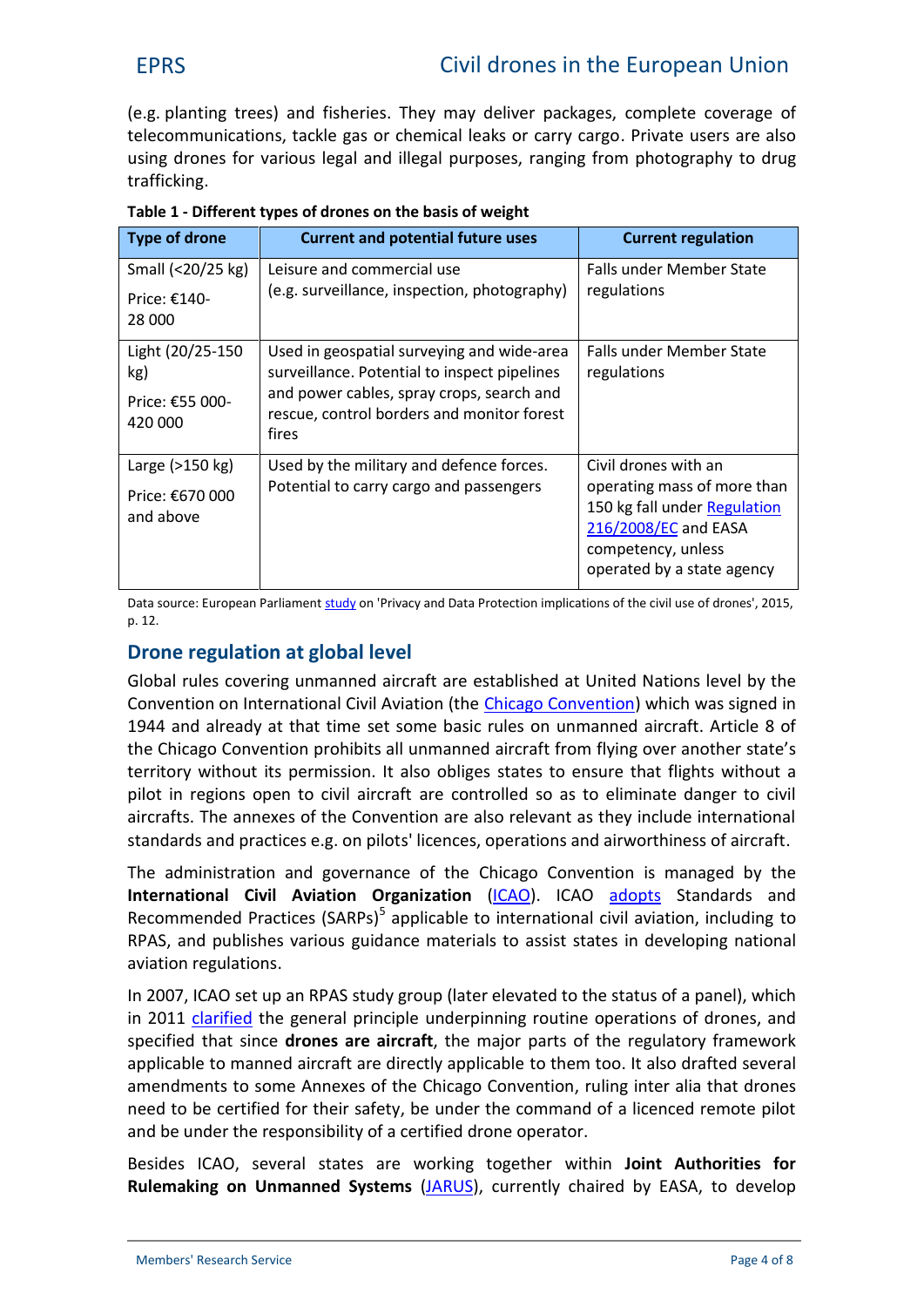recommendations for a single set of technical, safety and operational requirements on drones (e.g. on pilots' licences or processes for airworthiness).

# **Drone regulation in the European Union**

Currently, EASA has the [mandate](https://easa.europa.eu/unmanned-aircraft-systems-uas-and-remotely-piloted-aircraft-systems-rpas) (under [Regulation 216/2008/EC\)](http://eur-lex.europa.eu/legal-content/EN/TXT/?qid=1445502520775&uri=CELEX:32008R0216) to regulate RPAS when used in civil applications and with an operating mass of more than 150 kg. EU

Member States and the national civil aviation authorities regulate experimental or amateur-build RPAS, military and non military governmental RPAS flights, civil RPAS with an operating mass of 150 kg or less, as well as model aircraft.<sup>6</sup>

Many countries (e.g. France, Germany, Italy, UK, Austria and Denmark) have adopted, or are about to adopt (e.g. Belgium), rules on some aspects of civil RPAS with an operating mass of 150 kg or less. However, the extent, content and level of detail of the rules differ, and conditions for **mutual recognition between EU countries have not been reached**. This impacts cross-border operations directly as RPAS operators have to apply for a separate authorisation in each country.

Member States' approaches follow some common principles, such as **categorisation based on mass** as well as **operational and altitude limits**, but concrete rules vary. While many countries allow RPAS with an operating mass of 150 kg or less to fly only in visual line of sight, some, like Spain, accept going beyond that limit with a

#### **EASA and RPAS**

In 2014, the Commission asked EASA to develop a new regulatory framework for RPAS operations and proposals for rules on low-risk RPAS operations by the end of 2015. Both aspects were included in a **[document](http://easa.europa.eu/document-library/notices-of-proposed-amendment/npa-2015-10)** that EASA published in July 2015, giving stakeholders the possibility to comment up to 25 September 2015. It proposes to regulate all RPAS at EU level and to adopt different rules based on their operations and risks (not based on mass).

- **'Open' category** (low risk): minimal rules, defining limits for operations, to be overseen by the police. Authorisation from a National Aviation Authority (NAA) would not be required, even for commercial operations.
- **'Specific operation' category** (medium risk): would need authorisation from a NAA. Each risk would be analysed and mitigated via a safety risk assessment.
- **'Certified' category** (higher risk): rules similar to manned aircraft (e.g. pilot's licence and certification required).

EASA has also proposed to add a specific article to its [Basic Regulation](http://eur-lex.europa.eu/legal-content/EN/TXT/?qid=1445502520775&uri=CELEX:32008R0216), and define complementary essential requirements.

special permit. Some impose a limit for distance from the pilot (around 500 m) and nearly all require RPAS to being operated at safe distance from other vehicles, buildings or individuals. Most countries require insurance and accident reporting. For RPAS above 20-25 kg, most Member States require that the operator is approved by the competent national authority, the pilot has a licence and the RPAS undergoes a technical evaluation.

# **EU institutions**

## **European Commission**

The Commission has supported the development of RPAS since the end of the 1990s; in the early days mostly through investment in RPAS research and innovation. It is now focused on preparation of an EU regulatory framework aimed at ensuring a true European single market for aerial services.

In 2012, after having completed a set of consultations, the Commission published a staff [working document](https://circabc.europa.eu/sd/a/3a6d53da-0197-4fa7-8c90-01637cb57055/Commission Staff Working Document (SWD(2012)259) - Towards a European strategy for the development of civil applications of Remotely Piloted Aircraft Systems (RPAS).pdf) on the civil use of RPAS, and established a European RPAS steering group to plan and coordinate EU work on civil RPAS. In 2013, the steering group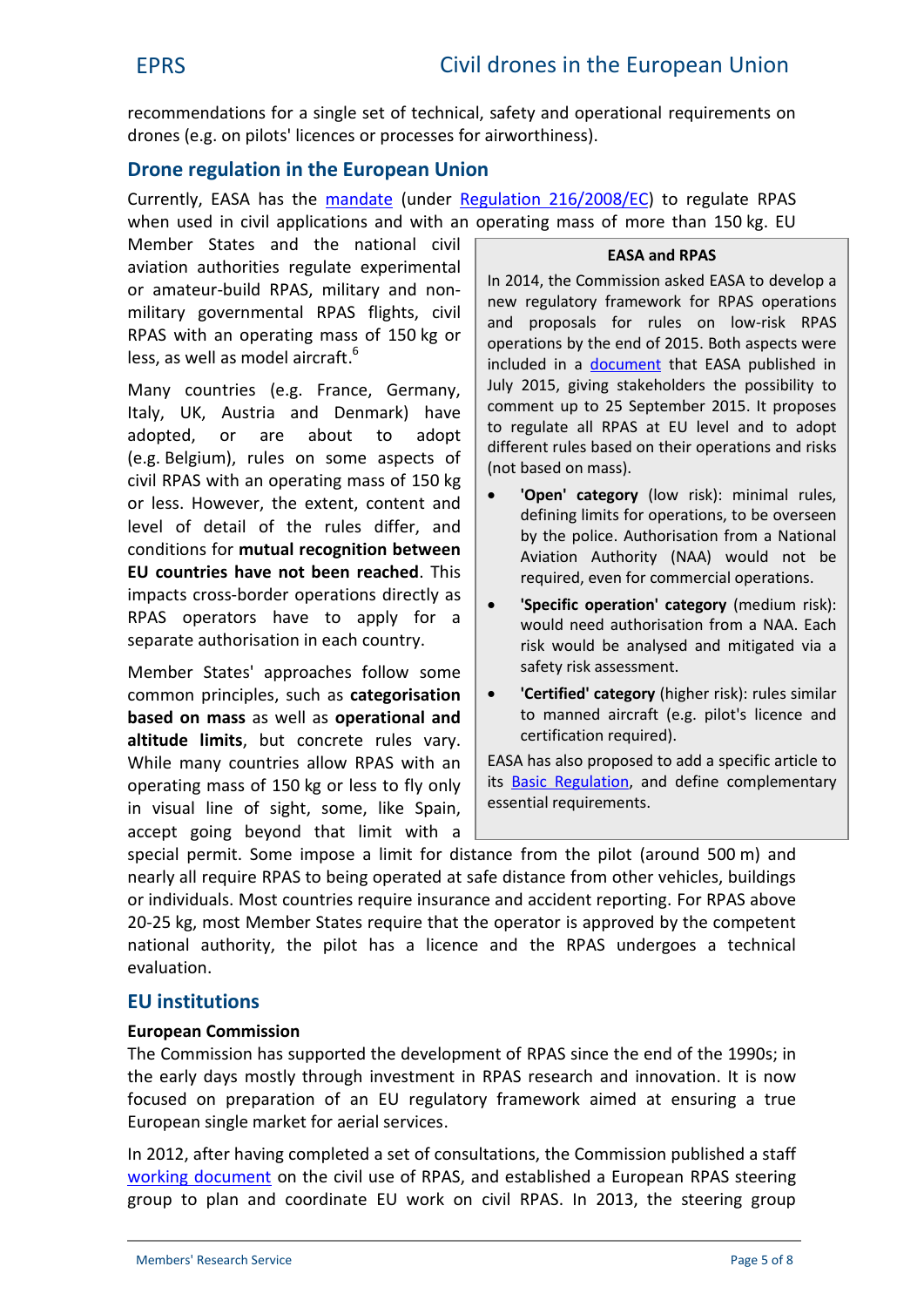presented its recommendations in a [roadmap](http://ec.europa.eu/DocsRoom/documents/10484/attachments/1/translations/en/renditions/native) which covers all type of RPAS, except model aircraft and toys. The roadmap identified potential improvements to the existing regulatory framework and outlined the research and technologies necessary for the safe integration of RPAS into the EU aviation system.

Subsequently, in 2014, the Commission adopted a Communication outlining a [strategy](http://eur-lex.europa.eu/legal-content/EN/TXT/?uri=CELEX:52014DC0207) for opening the aviation market to the civil use of RPAS in a safe and sustainable manner. It focuses upon how to enable the development of RPAS while at the same time addressing their societal impact. The Commission noted its intention to take a step-by-step approach, by firstly regulating drone operations with mature technologies. More complex operations would be permitted progressively. In the longer term, the objective is to integrate RPAS in non-segregated airspace which is open to all civil air transport.

The strategy highlights that the rules should ensure that RPAS are **safe** and **secure**. Rules should be as international as possible and **proportionate to the risk** associated with operating each RPAS. The current restricted scope of competence of [EASA](https://www.easa.europa.eu/the-agency) (limited to RPAS with an operating mass over 150 kg) should be reviewed. The division between RPAS below and above 150 kg is, according to the Commission, an 'arbitrary cut off point<sup>17</sup> as the risk of RPAS operations does not necessarily depend on the mass of the RPAS used. Rules should ensure **respect for fundamental rights** such as the right to private and family life and the protection of personal data. RPAS also require provisions that those liable for accidents can be identified and are able to meet their financial obligations.

Additionally, the Commission will use the possibility to give SMEs and start-ups in the sector **financial support** from EU instruments such as the Horizon 2020<sup>8</sup> and COSME programmes.<sup>9</sup> It will also identify in its own policies and programmes (such as the EU's Earth Observation Programme, Copernicus) opportunities to promote the use of RPAS.

#### **Riga Declaration**

The European aviation community agreed at a conference in Riga on 5-6 March 2015 on the [following principles](http://ec.europa.eu/transport/modes/air/news/doc/2015-03-06-drones/2015-03-06-riga-declaration-drones.pdf) to guide the drone (RPAS) regulatory framework in Europe:

1. **Drones should be treated as new types of aircraft** and regulated proportionally to the risk of each operation.

2. **Safety rules for drones should be developed urgently at the EU level**.

3. Public authorities and the industry should invest in the **technologies and standards** that **are needed to integrate drones into the EU aviation system**.

4. **Public acceptance of drone services is of key importance**. Privacy and the protection of personal data should be guaranteed.

5. **The drone operator is responsible for its use.** It should be possible to identify him or her (e.g. via ID chip).

#### **Council of the European Union**

The transport, telecommunications and energy Council [held](http://www.consilium.europa.eu/en/workarea/downloadAsset.aspx?id=40802189614) a policy debate in October 2014 on the future use of civil RPAS in the European aviation market. Most ministers were in favour of a harmonised European approach to civil RPAS while taking into account national experiences. Many of them thought that EASA was best placed to develop technical and safety standards, licences and certificates. Ministers expressed their agreement with the gradual and progressive integration of civil drones into normal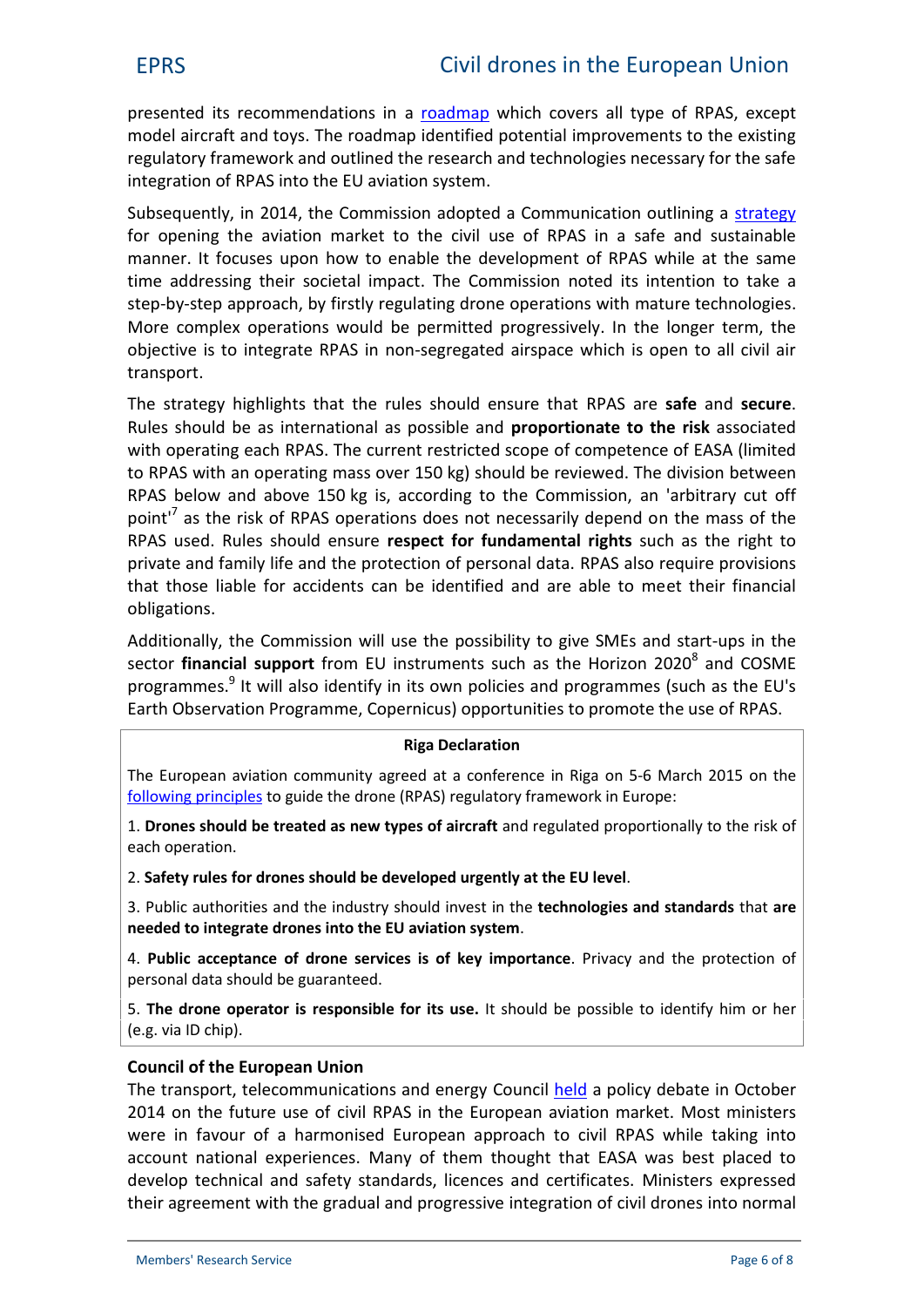airspace, while stressing the importance of **safety** and **protecting privacy**. Many ministers said that current data protection rules were sufficient for protecting privacy. Some also mentioned the need to tackle possible **interference in radio frequencies** resulting from the widespread use of RPAS.

#### **European Parliament**

On 15 September 2015, Parliament's Transport and Tourism Committee adopted an own-initiative [report](http://www.europarl.europa.eu/sides/getDoc.do?type=REPORT&reference=A8-2015-0261&format=XML&language=EN) on safe use of RPAS (rapporteur: Jacqueline Foster, ECR, UK). The report highlights key issues for RPAS legislation. It suggests distinguishing between regulations for commercial and leisure use and calls for a clear, harmonised and **proportionate** EU and global framework on a **risk-assessed basis**. Emphasis is placed on **safety**, **privacy** (by design and by default), **security** and **data protection**. The report suggests that RPAS should be **forbidden to fly in some areas**, such as airports, power plants, nuclear and chemical plants, and be equipped with 'detect and avoid' technology, an ID chip and a notice that specifies the basic rules applicable for the use of RPAS. The report also supports the Commission idea to review EASA's limited competency. It is due to be the subject of a plenary vote at the end of October 2015.

## **Stakeholder positions**

**[Drone](http://europolitics.info/transport/drones-avoiding-rules-kill-industry) manufacturers and operators** have expressed concerns about possible over regulation, [especially](http://www.euractiv.com/sections/infosociety/europes-first-civil-drone-law-gets-boost-parliament-316396) those operating in Member States with less restrictive rules (e.g. Denmark). At the same time, many of them deplore the absence of harmonised rules at EU level.

**UVS International**<sup>10</sup> [thinks](http://ec.europa.eu/DocsRoom/documents/9802/attachments/13/translations/en/renditions/native) that the lack of regulatory framework for RPAS 'is preventing industry from building pertinent business cases and launching developments required to answer non-military (governmental, research, commercial) needs'. It also deplores insufficient coordination and difficulties in insuring RPAS.

The **European Cockpit Association**<sup>11</sup> [\(ECA](https://www.eurocockpit.be/)) [proposes](https://www.eurocockpit.be/stories/20150724/the-rpas-open-category-in-easa-s-concept-of-operations-for-drones) several measures to limit the possibility of collisions taking place between civil RPAS and aircraft (such as height, distance, weight and speed limits). It calls for registration of RPAS, and to impose visibility standards and equip RPAS with geo-fencing technology as well as auto recovery systems to act in the event of loss of control. Lastly, it calls for insurance and accident reporting to be mandatory and for stricter rules to be imposed on commercial operations.

The **European Data Protection Supervisor** [calls](https://secure.edps.europa.eu/EDPSWEB/webdav/site/mySite/shared/Documents/Consultation/Opinions/2014/14-11-26_Opinion_RPAS_EN.pdf) inter alia for inclusion of a privacy notice with each RPAS sold within the EU. He also recommends using tools such as automatic masking of private areas and people that are accidentally photographed or filmed. Furthermore, he advocates emphasis on choosing the right tool for the job, i.e. not choosing RPAS with very high resolution sensors if those are not needed for the purpose.

## **Next steps**

The Commission has announced that in December 2015 it will adopt an aviation package containing among other items a proposal for **revision of EASA's Basic Regulation** so that all drones would thereafter be within the competence of EU regulation.

EASA [proposes](http://easa.europa.eu/document-library/notices-of-proposed-amendment/npa-2015-10) to adopt **implementing rules on low and medium risk RPAS operations** shortly after EASA's Basic Regulation is amended. EASA plans to start work on higher